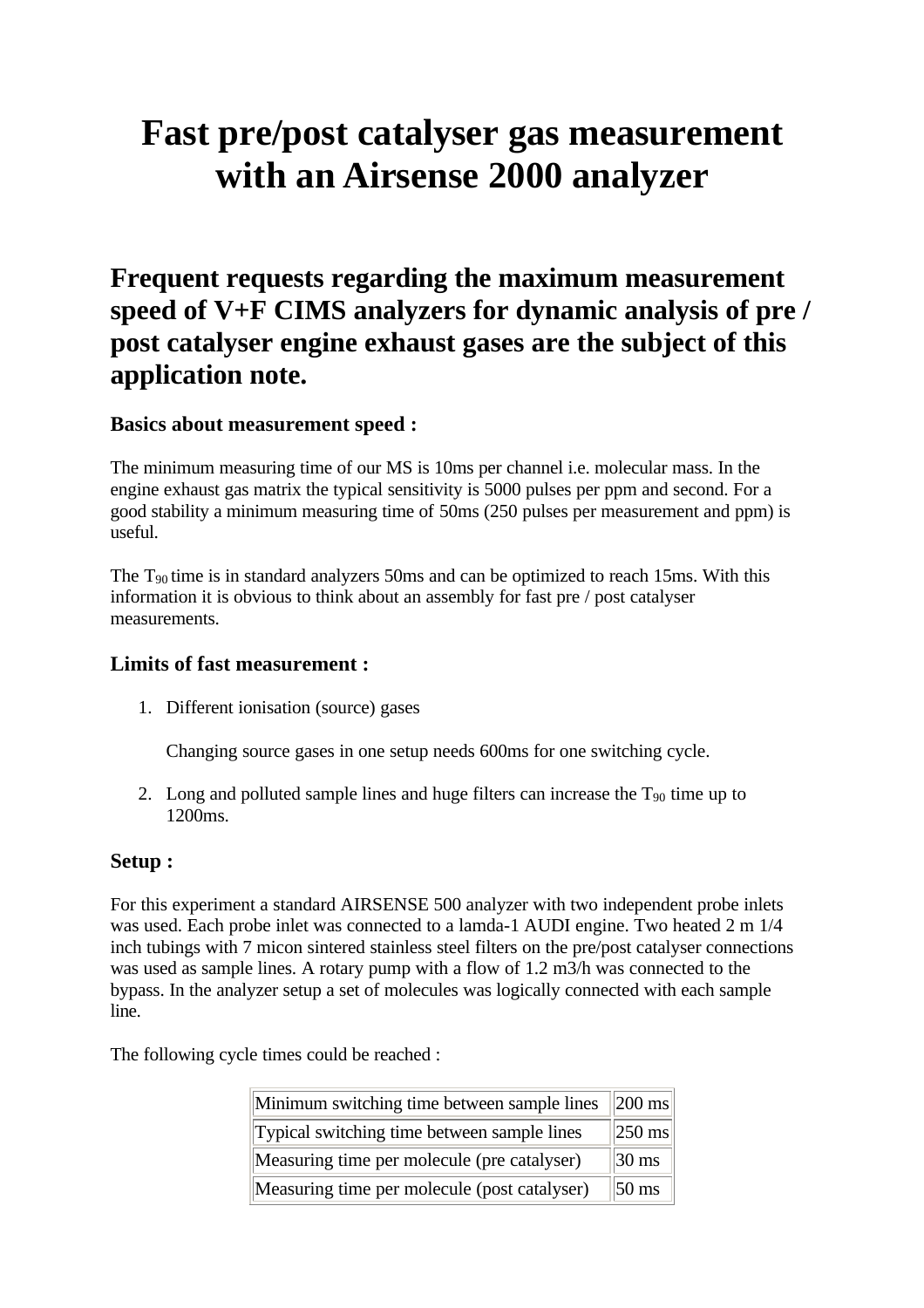

experimental assembly : AUDI engine, AIRSENSE 500

# **Results :**

In the first diagram the startup of the catalyser can be seen (some CH - molecules and O2, SO2, NO2).

- ?? Engine idle with only 3 injection valves operating.
- ?? Switching times pre/post catalyser : 250 ms
- ?? Cycle time for 14 molecules pre/post catalyser : 1300 ms



In the next diagram only O2 and Benzene were analyzed :

- ?? Cycle time : 600 ms
- ?? Startup of the  $4<sup>th</sup>$  injection valve, duration 20 s